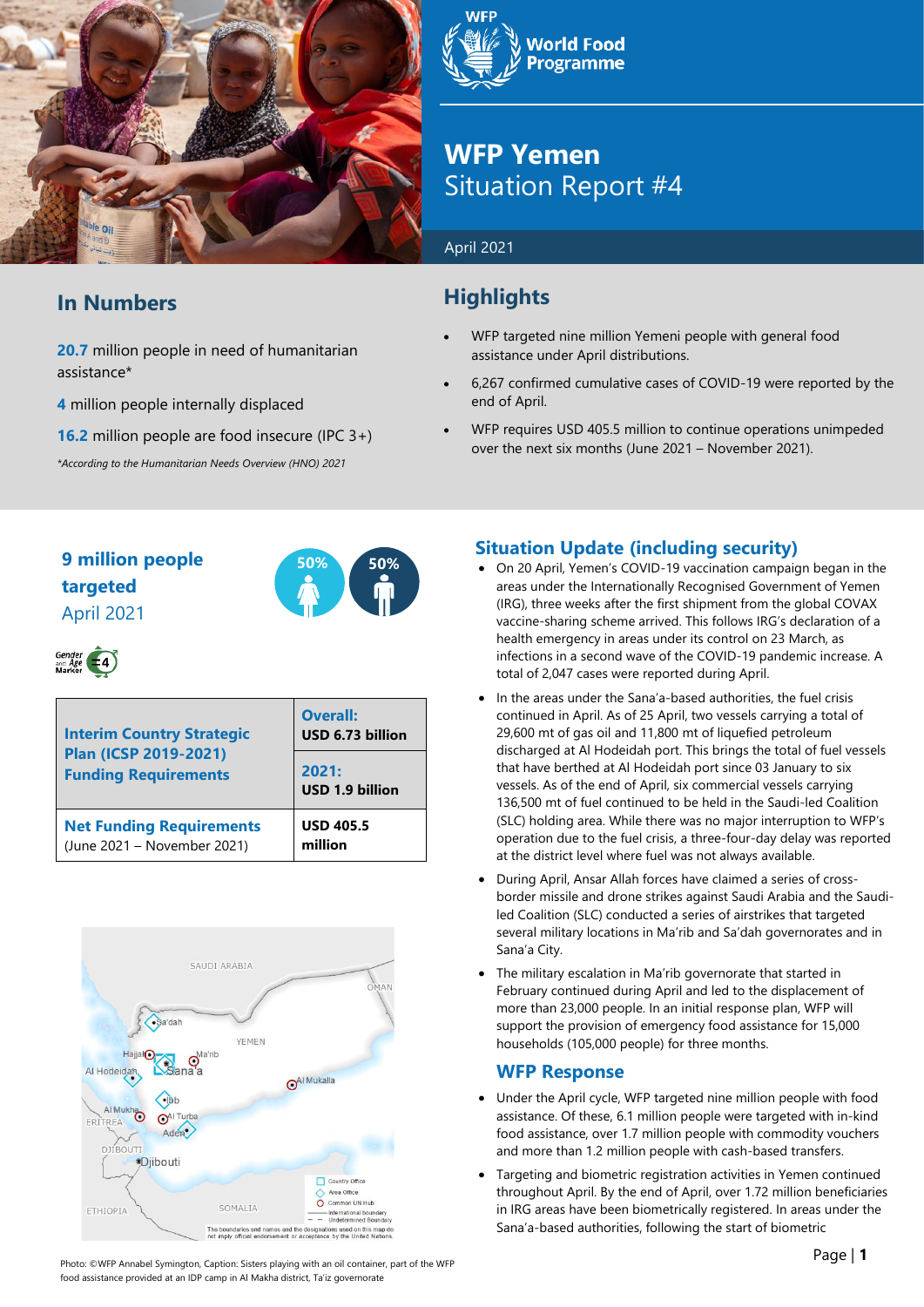registration activities in Sana'a city in November 2020, WFP launched the provision of general food assistance through cash transfers. As of the end of April, a total of 44,500 beneficiaries were registered with plans to complete registration of over 141,000 people in three districts of Sana'a City within the first phase.

• In April, WFP started to progressively scale up levels of assistance to six million people in nine of the most food insecure governorates in northern Yemen. Monthly assistance will resume in these governorates from June until August while additional advocacy efforts continue.

# $\mathbb{R}^{n}$

#### **Livelihood and Resilience Projects**

• In April, WFP reached over 279,000 beneficiaries with cash transfers for their participation in food assistance for assets (FFA). Two implementing partners nearly completed the field activities for 57 assets in Hajjah, Lahj and Sana'a governorates. This brings the total of completed sites during the month to 181, including rural road rehabilitation, water harvesting schemes and agricultural projects. A total of 250 participants were registered to undergo a six-month training in Sana'a governorate under food assistance for training (FFT) activities in May. The trainings will cover different topics including management training, food production and preservation, and incense and perfume production.

## 早

#### **School Feeding Programme**

- Following the announcement of the Ministries of Education (MoE) under the IRG and in the areas under the Sana'a-based authorities on the early termination of the academic year, WFP and MoE have agreed to increase daily ration distributions during the remaining school and examination days which continued till mid-April. During this period, a total of 78 mt of school feeding commodities were distributed to nearly 31,000 students as one-off take-home rations.
- Under the April cycle, WFP reached around 880,00 students with the school feeding programme.

#### **Nutrition Assistance**

• In April, WFP reached over 278,700 beneficiaries, 61,600 children aged 6 to 59 months and 107,700 pregnant and lactating women and girls (PLWG), with its Targeted Supplementary Feeding Programme (TSFP) to treat moderate acute malnutrition (MAM). For MAM prevention, WFP reached 207,400 children aged 6 to 23 months and 233,200 PLWG with its Blanket Supplementary Feeding Programme (BSFP).

# **Supply Chain**

- Under the April distribution cycle, WFP dispatched around 97,300 mt of commodities under the general food assistance, school feeding, and 3,144 mt under the nutrition programmes. In addition, WFP contracted wholesalers reached 82 percent of the deliveries of 17,100 mt of commodities for commodity vouchers assistance.
- Shipping operations have brought 143,000 mt of cereals and wheat flour, as well as 5,000 of yellow split peas into the country in April. Shipping also received 1,029 containers holding around 18,600 mt of mixed commodities.
- On behalf of WHO and MSF, WFP imported 12 containers holding various medicines and non-food items.
- In March, Supply Chain awarded around 8,700 mt of mixed food commodities to various suppliers across the country to meet the anticipated pipeline requirements. In addition, around 43,000 mt of

#### **Clusters and Common Services**

#### **Food Security and Agriculture Cluster (FSAC)**

• FSAC is currently involved in the revision of the Minimum Food Basket (MFB) and exploring ways to enhance the nutritional adequacy of the existing food basket.

## **Logistics Cluster**

- In April, the Logistics Cluster has received around 54  $m<sup>3</sup>$  of cargo in common storage on behalf of three partners and transported by road over 43  $\text{m}^3$  of cargo on behalf of three partners.
- Through its different activities, the Logistics Cluster supported 12 partners during April.

#### **Emergency Telecommunications Cluster (ETC)**

- The ETC completed the setup of an ETC IT lab at the United Nations Common Accommodation Facility (UNCAF) in Sana'a.
- During April, 1,770 humanitarian responders accessed the Emergency Operating Centres (EOC) and benefitted from the internet service.

#### **Bilateral Service Provision (BSP)**

• In April, BSP delivered around 2.5 million litres of fuel to WHO and around 913,000 litres to UNICEF to support the uninterrupted services of hospitals and local water and sanitation services. Additionally, BSP continued to extend its support to partners by shipping over  $1,200 \text{ m}^3$  of medical supplies by sea on behalf of UN agencies. Around 42,000 litres of fuel were delivered to NGOs and UN facilities.

#### **Resourcing Update**

• Based on the Interim Country Strategic Plan, WFP urgently needs an additional USD 405.5 million to ensure operations can continue unimpeded over the next six months as per the following:

| <b>Activity</b>                                | <b>Funding requirement in USD</b> |  |  |  |
|------------------------------------------------|-----------------------------------|--|--|--|
| General Food Assistance                        | 267.4 million                     |  |  |  |
| Nutrition                                      | 97.9 million                      |  |  |  |
| School Feeding                                 |                                   |  |  |  |
| Livelihoods                                    | 26.9 million                      |  |  |  |
| <b>UNHAS</b>                                   | 9 million                         |  |  |  |
| Logistics Cluster                              | 4.3 million                       |  |  |  |
| Emergency<br><b>Telecommunications Cluster</b> | 0.01 million                      |  |  |  |